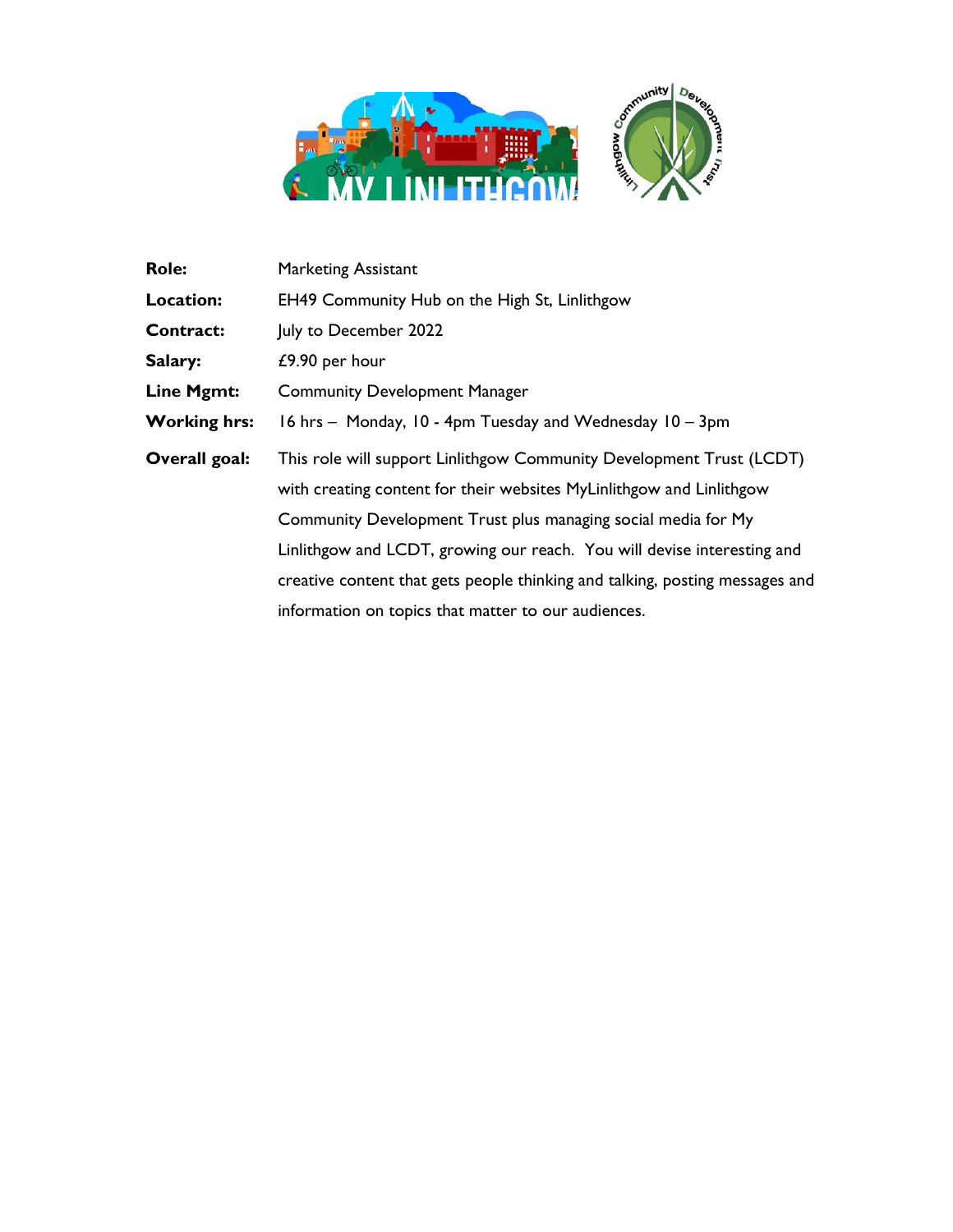

- Tasks: Undertake updates on our What's On events calendar and the Directory on MyLinlithgow plus visitor and volunteer pages and LCDT website, to ensure our websites remain up to date with current information.
	- Gather, curate, create and schedule creative content for the websites and social media that matters most to our target audiences as well as promoting audience engagement and interaction. This will include searching for relevant activities happening locally (in person and online) as well as reviewing Linlithgow related content from others.
	- Manage and develop social media presence for MyLinlithgow and LCDT responding and engaging with customers, interacting with relevant sites. Ensure we project appropriate tone of voice across all brands in keeping with our core values.
	- Email monitoring for the websites, reviewing forms & social media comments and responding and supporting visitors with queries.
	- Create LCDT newsletter for members and distribute using mailchimp.
	- Create promotional materials including posters and flyers as required.
	- Regular review of Google Analytics and Social Media Analytics.
	- Updating of Google Adwords as required.
	- Inputting to the social media strategy as appropriate

## Working at The EH49 Community Hub

- When working in the LCDT Hub, support volunteers and other staff to ensure a warm and welcoming experience and deliver high quality customer service.
- Commit and adhere to LCDT's principles, policies and procedures.
- Work to support the team of staff and trustees and covering for others as needed.
- Provide cover for other members of staff as required.
- Adhere to covid safe protocols.
- Shared keyholding responsibilities.
- Any other reasonable duties within the scope of the role